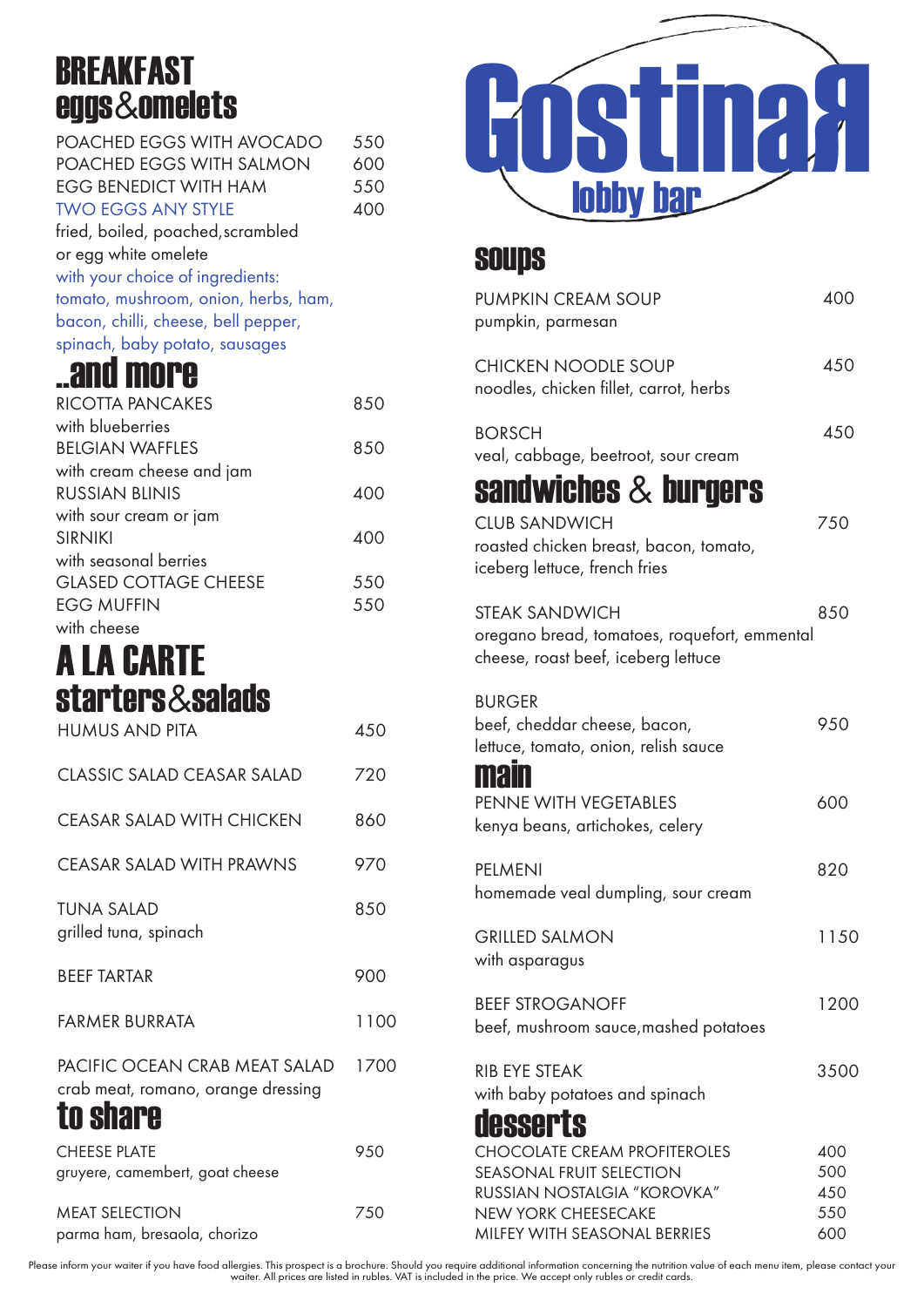## ЗАВТРАК яйца&омлеты

| ЯЙЦА ПАШОТ с авокадо и сыром    | 550 |
|---------------------------------|-----|
| ЯЙЦА ПАШОТ с лососем и огурцом  | 600 |
| ЯЙЦА БЕНЕДИКТ с ветчиной        | 550 |
| ДВА ЯЙЦА НА ВАШ ВКУС            | 400 |
| жареные или вареные яйца, омлет |     |

пашот,болтунья, белковый омлет

с добавками на выбор

томаты, грибы, лук, зелень, ветчина, бекон, сыр, чили, болгарский перец, шпинат, молодой картофель, сосиски

## ... а еще к завтраку

| ПАНКЕЙКИ С РИКОТТОЙ                                          | 850        |
|--------------------------------------------------------------|------------|
| с голубикой<br>БЕЛЬГИЙСКИЕ ВАФЛИ                             | 850        |
| со сливочным сыром и джемом<br>РУССКИЕ БЛИНЫ                 | 400        |
| со сметаной и джемом<br><b>СЫРНИКИ</b>                       | 400        |
| с сезонными ягодами<br>ГЛАЗИРОВАННЫЙ СЫРОК<br>МАФФИН С ЯЙЦОМ | 550<br>550 |
|                                                              |            |

### с сыром закуски&салаты ОСНОВНОЕ МЕНЮ

| ХУМУС И ПИТА                    | 450  |
|---------------------------------|------|
| КЛАССИЧЕСКИЙ ЦЕЗАРЬ             | 720  |
| ЦЕЗАРЬ С КУРИЦЕЙ                | 860  |
| ЦЕЗАРЬ С КРЕВЕТКАМИ             | 970  |
| САЛАТ С ТУНЦОМ НА ГРИЛЕ         | 850  |
| ТАРТАР ИЗ ГОВЯДИНЫ              | 900  |
| ФЕРМЕРСКАЯ БУРРАТА              | 1100 |
| САЛАТ С ТИХООКЕАНСКИМ<br>KPAFOM | 1700 |

## на компанию

| СЫРНАЯ ТАРЕЛКА                     | 950 |
|------------------------------------|-----|
| сыр грюйер, камамбер, козий сыр    |     |
| МЯСНАЯ ТАРЕЛКА                     | 750 |
| пармская ветчина, брезаола, чоризо |     |



| СУПЫ<br>ТЫКВЕННЫЙ КРЕМ СУП<br>тыква, пармезан                                                                 | 400  |
|---------------------------------------------------------------------------------------------------------------|------|
| КУРИНЫЙ СУП<br>лапша, куриное филе, морковь, зелень                                                           | 450  |
| <b>БОРЩ</b><br>телятина, капуста, свекла, сметана                                                             | 450  |
| сэндвичи & бургеры<br>КЛАБ СЭНДВИЧ<br>жареная куриная грудка, бекон, помидор,<br>салат айсберг, картофель фри | 750  |
| СТЕЙК СЕНДВИЧ<br>хлеб с орегано, помидоры, рокфор,<br>эмменталь, ростбиф,айсберг                              | 850  |
| <b>БУРГЕР</b><br>говядина, сыр чеддер, бекон,<br>салат, помидор, лук, соус «релиш»<br>ГОДЯЧЕЕ                 | 950  |
| ПЕННЕ С ОВОЩАМИ<br>кенийская фасоль, артишоки и сельдерей                                                     | 600  |
| <b>ПЕЛЬМЕНИ</b><br>с телятиной и сметаной                                                                     | 820  |
| ЛОСОСЬ НА ГРИЛЕ<br>со спаржей                                                                                 | 1150 |
| <b>БЕФСТРОГАНОВ</b><br>с говядиной и картофельным пюре                                                        | 1200 |
| СТЕЙК РИБАЙ<br>с картофелем и шпинатом                                                                        | 3500 |

## десерты

| ПРОФИТРОЛИ С ШОКОЛАДНЫМ КРЕМОМ | 400 |
|--------------------------------|-----|
| ФРУКТОВАЯ ТАРЕЛКА              | 500 |
| ДЕСЕРТ "КОРОВКА"               | 450 |
| ЧИЗКЕЙК "НЬЮ ЙОРК"             | 550 |
| МИЛЬФЕЙ С СЕЗОННЫМИ ЯГОДАМИ    | 600 |

В случае предрасположенности к пищевой аллергии, предупредите об этом Вашего официанта. Данный проспект является рекламной брошюрой. Для получения полной<br>информации о блюдах, указанных в меню, пожалуйста, обратитесь к Ваш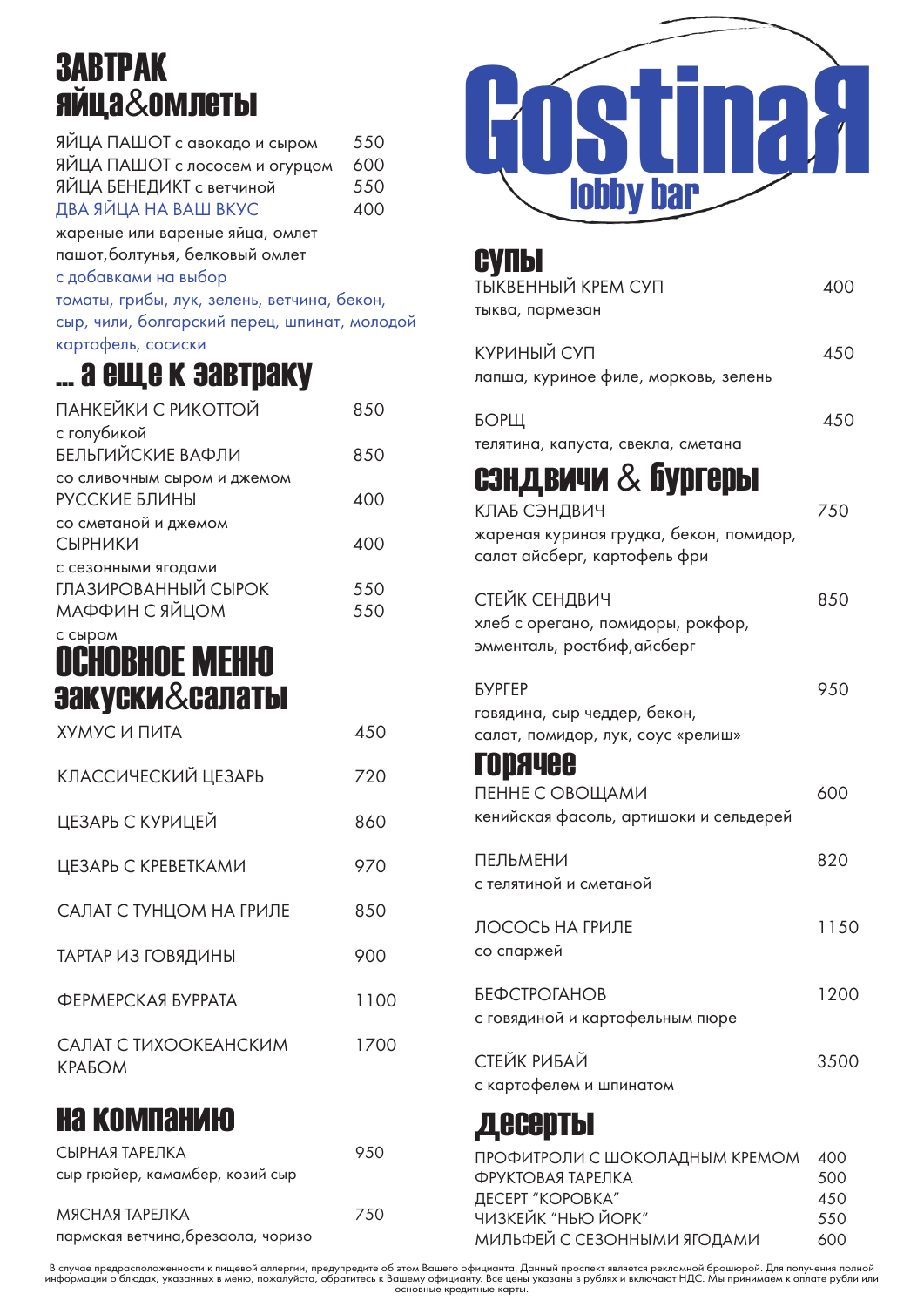# cocktails GOSTINGH<sub>obby</sub> bar

| APEROL SPRITZ 200ml<br>prosecco, sparkling water, aperol, orange            | 680 |
|-----------------------------------------------------------------------------|-----|
| BLACK RUSSIAN 70ml<br>russian standard vodka, kahlua                        | 750 |
| <b>BLOODY MARY 200ml</b><br>russian standard vodka, tomato juice,<br>celery | 680 |
| worcestershire sauce, tabasco, salt, pepper                                 |     |
| MANHATTAN 80ml<br>jim beam bourbon, martini rosso,<br>angostura bitter      | 590 |
| MARGARITA 70ml<br>olmeca blanco tequila, cointreau, lime fresh 750          |     |
| <b>MINT JULEP 80ml</b><br>jim beam bourbon, sugar syrup, mint               | 680 |
| <b>NEGRONI 90ml</b><br>beefeater gin, martini rosso, campari                | 950 |
|                                                                             |     |

#### **ВИСКИ.WHISKEY 0.04**

| CHIVAS REGAL 12 y.o.  | 800  |
|-----------------------|------|
| CHIVAS REGAL 18 y.o.  | 1700 |
| <b>BALLANTINE'S</b>   | 450  |
| <b>FAMOUS GROUSE</b>  | 490  |
| <b>JACK DANIELS</b>   | 630  |
| JAMESON 6 y.o.        | 500  |
| <b>JOHNNIE WALKER</b> |      |
| black label           | 670  |
| blue label            | 2800 |
| green label           | 950  |
| gold label reserve    | 1400 |
|                       |      |

#### ОДНОСОЛОДОВЫЙ ВИСКИ. **SINGLE MALT WHISKEY 0.04**

| <b>GLENMORANGIE</b> |      |
|---------------------|------|
| original            | 980  |
| nectar d'or         | 1300 |
| lasanta             | 1150 |
| GLENFIDDICH 18 y.o. | 1800 |
| MACALLAN 12 y.o.    | 1300 |
| MACALLAN 18 y.o.    | 2600 |
| OBAN 14 y.o.        | 1700 |
| GLENLIVET 18 y.o.   | 1780 |
| CARDHU 12 y.o.      | 1500 |
| SINGLETON 12 y.o.   | 2100 |
| SINGLETON 15 y.o.   | 3200 |
| TALISKER 10 y.o.    | 1400 |
| LAGAVULIN 16 y.o.   | 1900 |
| DALWHINNIE 15 y.o.  | 1700 |
| CRAGGANMORE 12 y.o. | 1100 |
| БРЕНДИ.             |      |
| <b>BRANDY 0.04</b>  |      |
| METAXA 5*           | 550  |

## ШАМПАНСКОЕ И ИГРИСТОЕ ВИНО. CHAMPAGNE AND SPARKLING WINE 0.125 bottle

| "R" de Ruinart Brut, Champagne                  | 11800 |
|-------------------------------------------------|-------|
| Moët & Chandon Imperial 0.2                     | 3900  |
| Moët & Chandon Imperial 0.75                    | 9600  |
| Moët & Chandon Imperial Rose                    | 14000 |
| Prosecco "PassaParola", Pradio, Veneto          | 3900  |
| Prosecco Spumante Oro Casa Defra, Italy<br>710  | 3300  |
| Dom Perignon, Champagne, France                 | 35000 |
| Ca' Del Bosco Franciacorta Extra Brut, Lombardy | 9000  |
| Veuve Clicquot Ponsardin Brut 0.75              | 8600  |
| Veuve Clicquot Ponsardin Brut 0.375             | 4200  |
|                                                 |       |

#### **POM.RUM**  $_{0.04}$

| <b>BOTUCAL Montuano</b><br><b>BOTUCAL Reserva</b><br>ZACAPA 23 y.o.<br><b>ZACAPA XO</b><br><b>CAPTAIN MORGAN SPICED</b> | 650<br>800<br>1300<br>2400<br>450  |
|-------------------------------------------------------------------------------------------------------------------------|------------------------------------|
| KOHbAK.COGNAC 0.04                                                                                                      |                                    |
| <b>HENNESSY vs</b><br><b>HENNESSY VSOP</b><br><b>HENNESSY X.O.</b><br><b>MARTEL VS</b><br><b>MARTEL VSOP</b>            | 810<br>1200<br>2700<br>750<br>1100 |
| <b>MARTFI XO</b>                                                                                                        | 2500                               |
| <b>XEPEC.SHERRY</b> 0.04<br><b>BARBADILLIO «LAURA»</b>                                                                  | 700                                |
| <b>6yp60H.BOURBON</b> 0.04<br><b>BULLEIT BOURBON</b><br><b>BULLEIT RYE</b><br><b>JIM BEAM</b><br><b>MAKER'S MARK</b>    | 650<br>690<br>400<br>630           |
| П <b>ортвейн.porto</b> 0.04<br>DOWS 10 y.o. tawny port<br><b>DOWS</b> vintage                                           | 950<br>1700                        |
| <b>TEKHJIA.TEQUILA 0.04</b>                                                                                             |                                    |
| <b>OLMECA</b><br>blanco<br>gold<br>DÖN JULIO                                                                            | 520<br>550                         |
| blanco<br>reposado                                                                                                      | 1400<br>1800                       |

#### ВОДКА.VODKA 0.04

| RUSSIAN STANDARD  |     |
|-------------------|-----|
| РУССКИЙ СТАНДАРТ  |     |
| original          | 430 |
| platinum          | 500 |
| <b>BELVEDERE</b>  | 550 |
| <b>ABSOLUTE</b>   | 380 |
| <b>BELUGA</b>     | 640 |
| <b>GREY GOOSE</b> | 600 |
|                   |     |

#### **ЛИКЕР.LIQUORS** 0.04

| DRAMBUIF               | 600 |
|------------------------|-----|
| <b>COINTREAU</b>       | 420 |
| <b>BAILEY'S</b>        | 390 |
| <b>SAMBUCA</b>         | 450 |
| MALIBU                 | 390 |
| <b>JAEGERMEISTER</b>   | 390 |
| <b>BOLS MARASCHINO</b> | 420 |
| <b>FERNET-BRANCA</b>   | 650 |
| KAHLUA                 | 480 |
|                        |     |

#### **АПЕРИТИВ. APERITIF 0.04**

| <b>MARTINI</b><br>Bianco, Rosso, Rose, Dry | 350        |
|--------------------------------------------|------------|
| <b>CAMPARI</b><br>APEROL                   | 400<br>450 |
| <b>FPATITA.GRAPPA</b> 0.04                 |            |

#### CANDOLINI BIANCA REFOSCO, FANTINEL 590 850

#### **ДЖИН.GIN 0.04**

| <b>BFFFFATFR</b>       | 480  |
|------------------------|------|
| <b>BOMBAY SAPPHIRE</b> | 750  |
| <b>HENDRICK'S</b>      | 9.50 |

В случае предрасположенности к пищевой аллергии, предупредите об этом Вашего официанта. Данный проспект является рекламной брошюрой. Для получения полной информации о блюдах, указанных в меню,<br>пожалуйста, обратитесь к Ваш